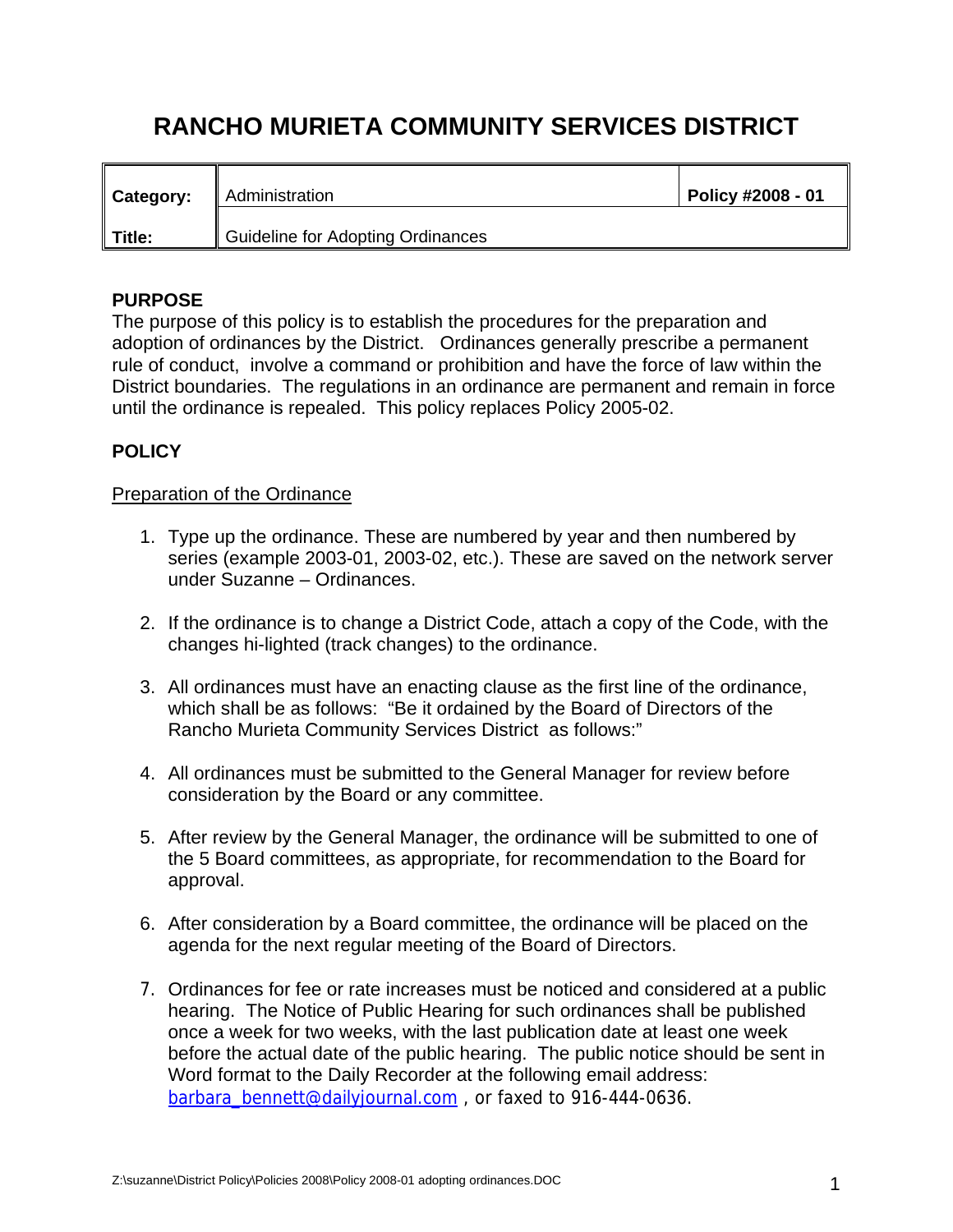- 8. If the ordinance is for a rate increase for water, sewer or solid waste service, property owners must be notified by mail at least 45 days in advance of the public hearing. The notice to the property owners must include information on the amount of the proposed rate increase, the basis on which the rate was calculated, the reason for the rate increase, and the date, time and location of a public hearing on the proposed rate increase.
- 9. The Notice of Public Hearing must be posted 15 days prior to publichearing at the following locations: the CSD office, Plaza Foods, Rancho Murieta Association and Murieta Village Association.

#### Consideration by the Board of Directors

- 1. With the exception of urgency ordinances, no ordinance may be passed within 5 days of its introduction. Two readings are therefore required: one to introduce the ordinance, and a second to adopt the ordinance.
- 2. Ordinances may only be adopted at a regular meeting of the Board. Ordinances may not be adopted at a special meeting.
- 3. All ordinances must be read in full either at the time of introduction or at the time of passage, unless a motion waiving further reading is adopted by a majority of the Board.
- 4. If an ordinance is altered after its introduction, the ordinance must be reintroduced, and may be passed only at a regular meeting held 5 days after its reintroduction.
- 5. The adoption of an ordinance requires an affirmative vote of at least a majority of all members of the Board.
- 6. For ordinances that propose rate increases for water, sewer or solid waste service, the Board must conduct a public hearing on the proposed rate increase at least 45 days after mailed notice to record property owners. The Board must consider all written protests against a proposed rate increase, and if written protests are presented by a majority of property owners in the District, the District may not impose the rate increase.

#### Procedure After Adoption

- 1. After the ordinance has been adopted, the Board President and District Secretary must sign the last page of the ordinance.
- 2. After the ordinance has been signed, place the District seal on the original.